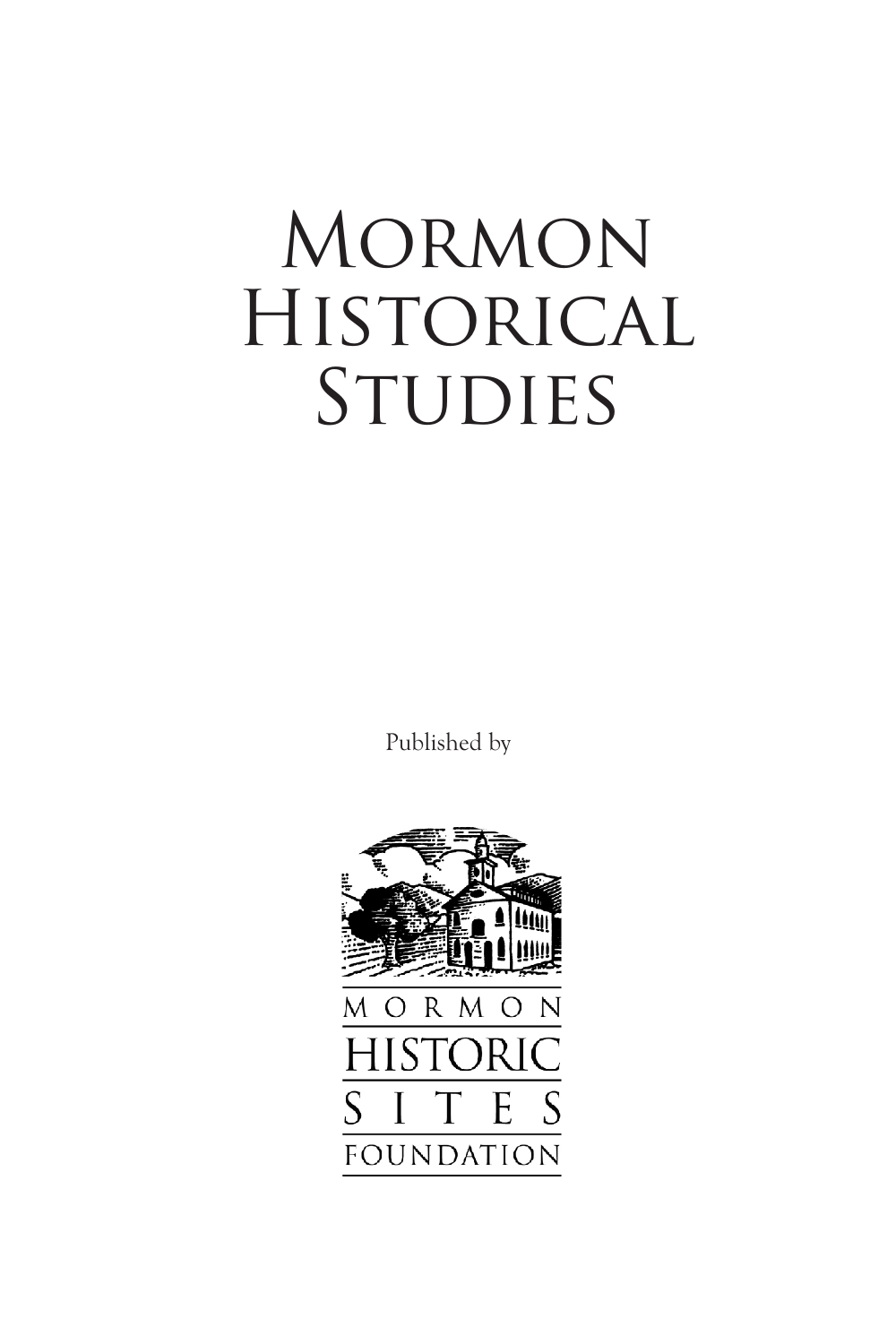# *Mormon Historical Studies*

#### EDITORIAL STAFF

| Editor:                     | Alexander L. Baugh |
|-----------------------------|--------------------|
| <b>Publications Editor:</b> | Susan J. Baugh     |
| Copy Editor:                | Don E. Norton      |
| Managing Editor:            | Jeffrey N. Walker  |
| <b>Book Review Editor</b>   | Jacob W. Olmstead  |

#### MISSION STATEMENT

Inaugurated in 2000, this independent periodical includes essays, biographies, documents, book reviews, historical site descriptions, indexes, and archival listings relevant to subjects of general interest to Latter-day Saints, while striving for high scholarly standards. From 1989-99 the periodical was published under the title, *Nauvoo Journal*.

#### SUBSCRIPTION INFORMATION

*Mormon Historical Studies* is published semiannually by the Mormon Historic Sites Foundation, One Utah Center, 201 South Main Street, Salt Lake City, UT 84111. For subscriptions and back issues, contact *Mormon Historical Studies*, 5525 W. Kensington Circle, Highland, UT 84003. Telephone 1-801-756-9869, e-mail susanjbaugh@aol.com. Annual subscription to the journal is \$30; Canadian subscriptions, \$35; other non-USA subscriptions, \$35. Back issues are available for *Mormon Historical Studies* and also for *Nauvoo Journal*.

#### MANUSCRIPTS

Manuscripts on any aspect of the early Mormon experience will be considered for publication in the journal. Papers for consideration must be double-spaced, including quotations, submitted in triplicate. All sources cited should be properly formatted with endnotes according to the 15th edition of the Chicago Manual of Style. Accepted manuscripts must be submitted on computer diskette in Corel WordPerfect or Microsoft Word format. Send manuscripts to the *Mormon Historical Studies* Editor, 5525 W. Kensington Circle, Highland, UT 84003. A panel of readers will consider each manuscript in the areas of general interest, accuracy of research, adherence to the mission statement of the magazine, and literary quality. Viewpoints expressed in the articles published in the *Mormon Historical Studies* are those of the author and do not necessarily reflect the views and opinions of the editorial board.

#### **LETTERS**

Letters and comments may be submitted to the above address.

#### COVER

Cover based on Henry Howe lithograph of the Kirtland Temple, 1846. Designed by Alexander L. Baugh

> ©2008 *Mormon Historical Studies* ISSN: 1535-1750 http://www.mormonhistoricsitesfoundation.org/publications/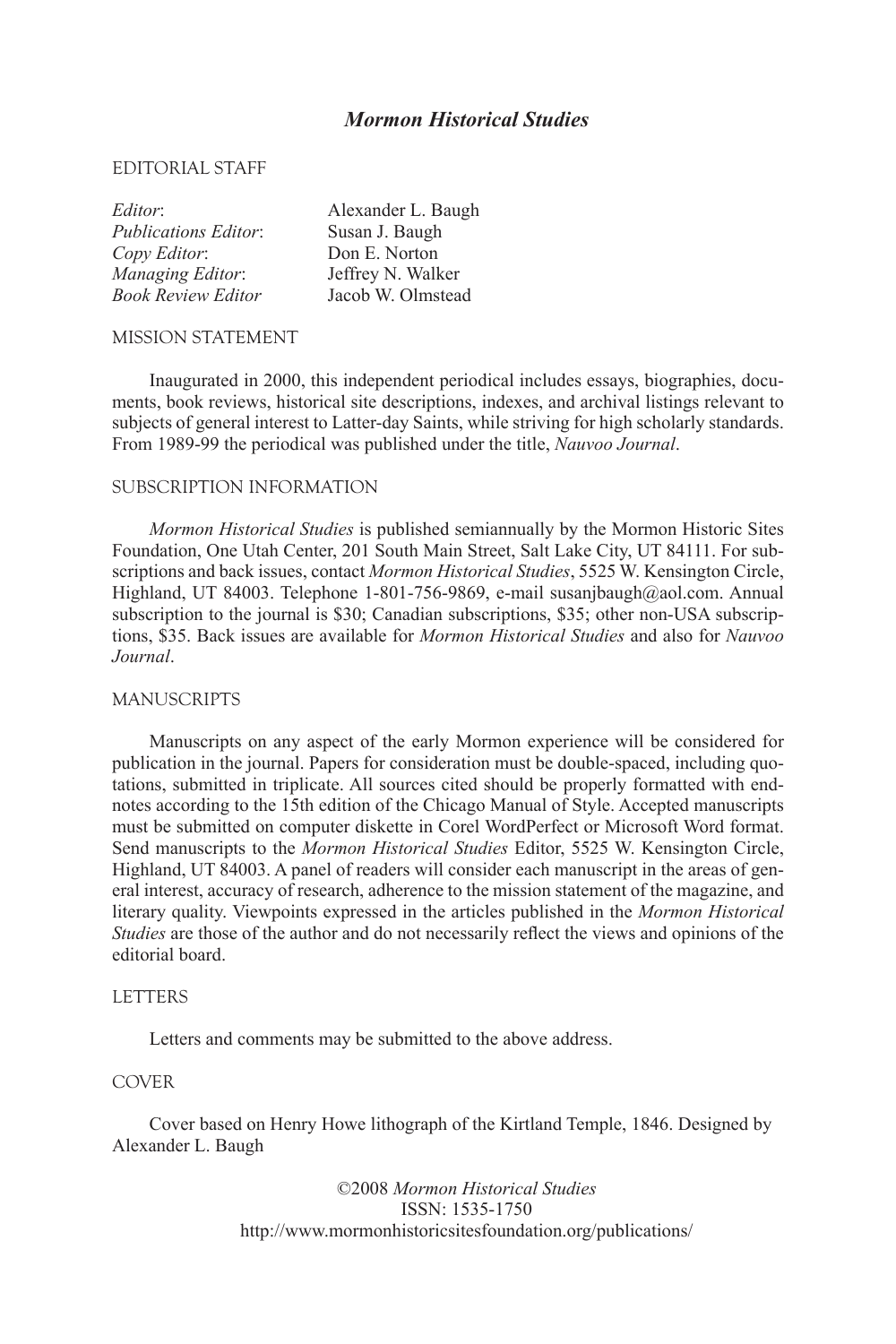*Mormon Historical Studies* **Volume 9, Number 1 Spring 2008**

# **Contents**

# **ARTICLES**

| Schools of the Prophets: An Early American Tradition<br>Joseph F. Darowski                                      | 1   |
|-----------------------------------------------------------------------------------------------------------------|-----|
| Mapping Mormon Settlement in Caldwell County, Missouri<br>John Hamer                                            | 15  |
| The Joseph Smith-Sylvia Sessions Plural Sealing: Polyandry or Polygyny? 41<br>Brian C. Hales                    |     |
| Women and LDS Church Sports<br>Jessie L. Embry                                                                  | 59  |
| <b>CONVERSATION WITH HISTORIANS</b>                                                                             |     |
| "True to My Own Convictions": A Conversation with<br>Carol Cornwall Madsen<br>Interview by Sheree Maxwell Bench | 87  |
| <b>DOCUMENTS</b>                                                                                                |     |
| "The Sword of My Indignation": John Whitmer's<br>Genesis Manuscript and 1861 Revelation<br>Kent P. Jackson      | 119 |